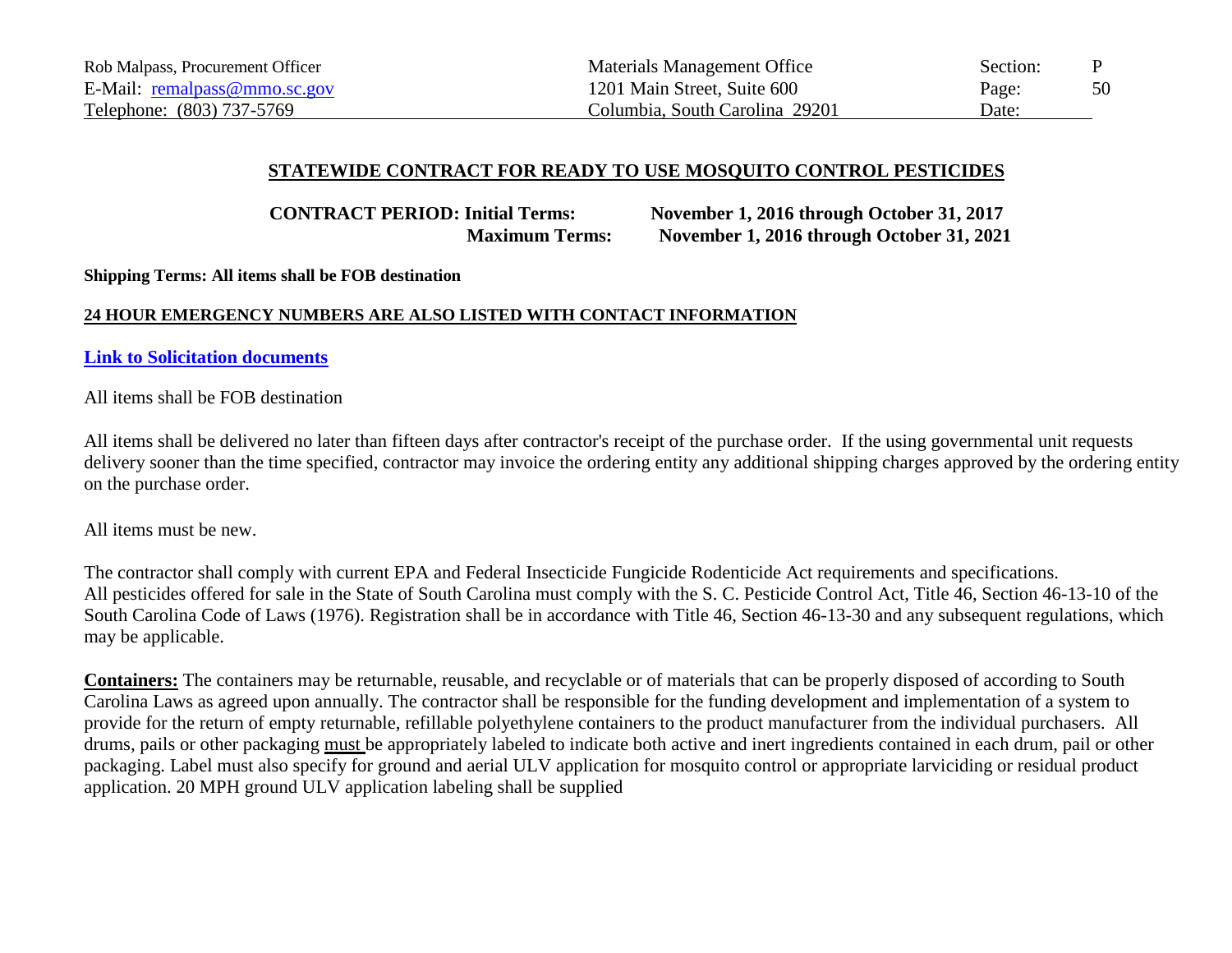| Rob Malpass, Procurement Officer | Materials Management Office    | Section: |  |
|----------------------------------|--------------------------------|----------|--|
| E-Mail: remalpass@mmo.sc.gov     | 1201 Main Street, Suite 600    | Page:    |  |
| Telephone: (803) 737-5769        | Columbia, South Carolina 29201 | Date:    |  |

**Technical Assistance**: The contractor shall furnish technical assistance or service in the handling, transport, storage, spill clean-up information, general and specific information requests, container decontamination procedures and instructions and the proper application of pesticides for public health purposes upon request to purchasers of the product. Such service shall be available within 2 to 3 hours following telephone request and without additional cost to the using agency. On-site responses will be arranged, if needed. On-site response is expected within forty-eight hours.

In the event of a major pesticide related accident and/or other disaster associated with these products, the manufacturers and contractors must provide full assistance, if requested by any agency, to help minimize the impact of disaster by providing technical on-site assistance. Telephone response to request for technical assistance must be within 2 to 3 hours of contact by emergency call number, and on-site responses must be made within 10 hours of initial contact. The cost of these services will be at the expense of the successful contractor.

**Inspection Rights:** The state reserves the right to inspect any or all pesticides delivered under this contract for the purpose of analysis/evaluation. Samples from pesticides shipped into South Carolina in the fulfillment of this contract will be taken for analysis by Clemson University's Department of Pesticide Regulation. It will be the responsibility of the contractor to pick up any pesticide delivered that does not meet contractual requirements within 30 days of notice. Government entities purchasing from the state contract can request sampling. If results are unsatisfactory, the contractor will be notified to remove the product at a specific time and at the contractor's expense.

**Labeling:** Labels and labeling shall comply with all applicable State and Federal Laws and regulations, which regulate the sale, distribution, handling and/or transportation, storage, disposal and use of pesticides within the State of South Carolina. An identifying lot number must be indicated on each container.

**Training Requirements:** The contractor shall provide training and safety materials and training support services in the use and application of the pesticides. Materials and training provided shall meet the approved needs of the ultimate users. Such materials and sessions must address scientifically sound mosquito control, safety practices and proper application techniques as well as environmental or wildlife impacts created by pesticides used in mosquito control.

In addition, the training sessions should include information on storage, any pertinent DOT regulations and available vendor services and materials not specified in the contract.

Technical training sessions shall be provided twice annually by the manufacturer. The South Carolina Mosquito Control Association will coordinate a mutually agreeable location and time for these sessions. Sessions will be designed for agency staff members and product users